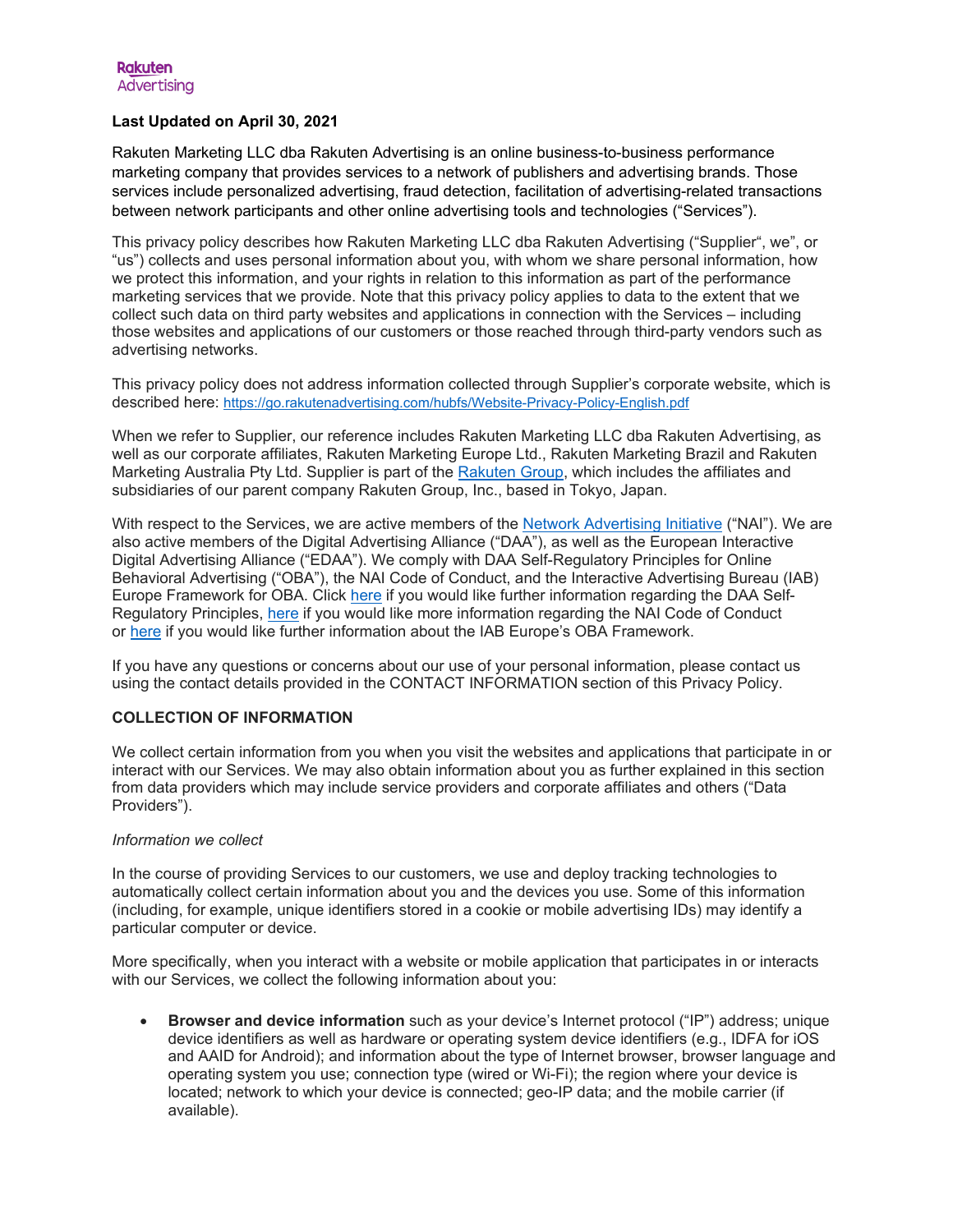- **Information about your behavior on the websites and applications or our business customers, publishers, and other third parties that participate in or interact with our Services** such as the website you came from before, and visited after you click on an ad; engagement data; SDK data; information related to the website you are viewing (e.g., in order to ascertain your interests), access dates and times; and geolocation (latitude and longitude coordinates, but only if the website or the application has enabled location services on your device and you have granted permission to collect this information);
- **Information about ad served, viewed or clicked on** such as information about the type of ad, the online location that the ad was served, whether you clicked on it, the products and offers viewed in advertisement browsing and searching; and any expressed interests in products within certain segments, and other such information.

## *Cookie Information*

In connection with certain features of our Services to customers, we may set cookies on your web browser (or use other technologies like clear gifs, web beacons or similar devices, including devices that function in the mobile environment) when you interact with websites, applications or advertisements in our network. For detailed related to the cookies that we use as well as instructions for opting-out, click here: <https://go.rakutenadvertising.com/hubfs/Cookie-Policy.pdf>

### *Information we receive from Data Providers*

Our customers may supply us with personal information about consumers that may visit their website, interact with their advertisements, or shop on their online stores. We may combine the information received from our customers with information from other third-party data providers, such as ad networks or our corporate affiliates (to the extent they have confirmed that they have the sufficient authority to provide this information to us) with information about how users interact with advertisements across devices to enhance or validate the accuracy of the information that we collect or receive from our customers.

For clarity, the collection and use of data from data providers, their websites and applications are subject to those data providers' privacy policies and legal terms.

### **USE OF INFORMATION**

We use information, which may include personal information, held about you to perform our Services and for other purposes outlined below. You can find out more about our Services here: <https://rakutenadvertising.com/>

Specifically, we use the information we collect about you in combination with information we receive from data providers:

- to provide our Services to our customers such as developing an understanding or profile of your buying or other preferences in order to provide you with more relevant content, offers or search results;
- to develop new services of features for our customers or those of our corporate affiliates and group companies;
- to create online advertising models through lookalike modeling or similar methodologies
- to determining whether you have seen a particular advertisement before to avoid sending users duplicate advertisements;
- to identify advertising fraud and similar misconduct;
- to understand trends in how users react to particular advertisements or offers;
- to providing insights and reporting back to customers and other partners, such as statistical reporting in connection with the activity on a website or mobile application, optimization of the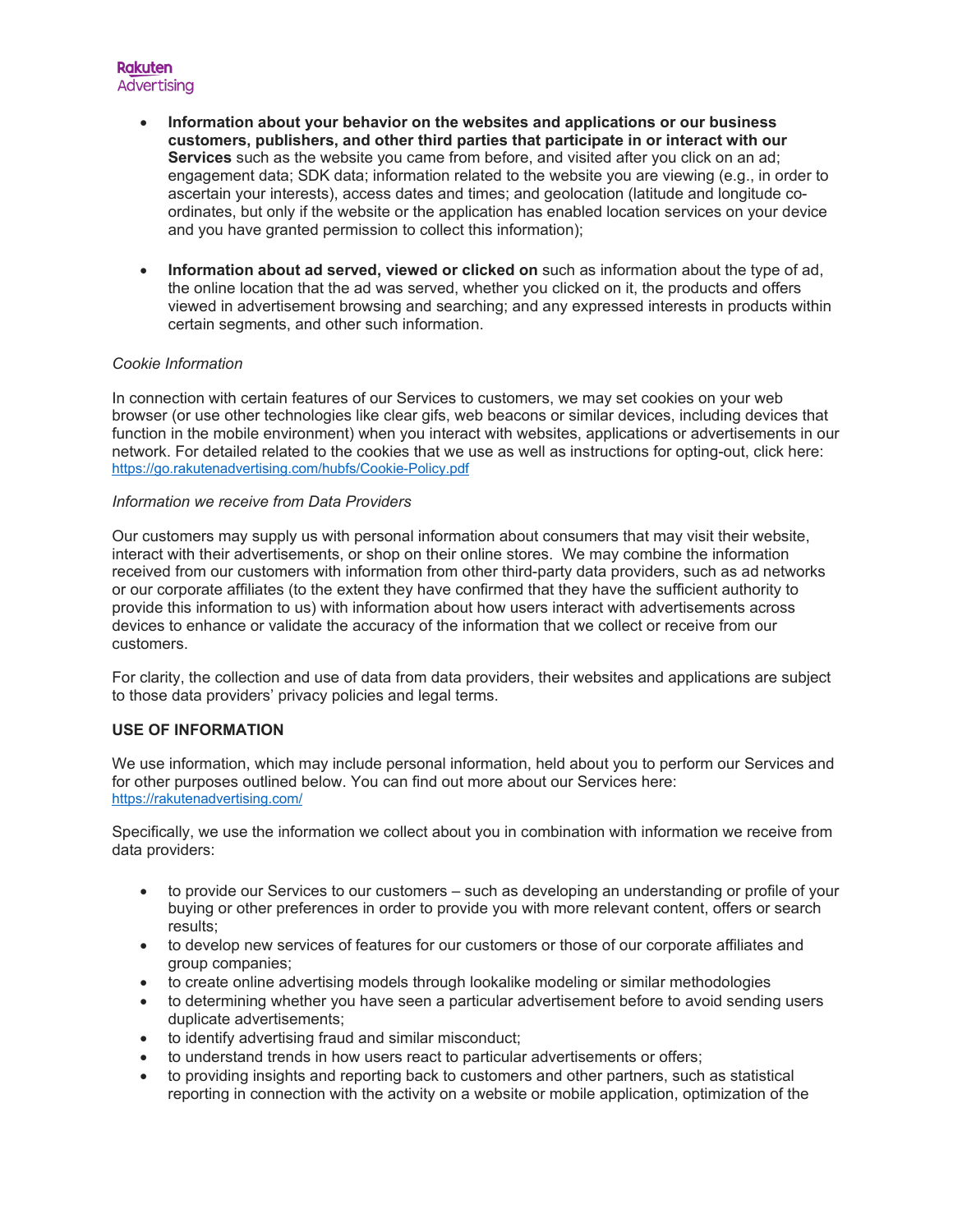location of ad placement, ad performance, reach and frequency metrics, billing, and logging ads served on a particular day to a particular website or application; and to

- to conduct internal analysis in order to perform and improve the effectiveness of our Services and the services of our corporate affiliates and group companies;
- to respond to user inquiries and requests.

To the extent permitted by applicable law, we also collect, create, process and store information that is not personal information such as sets of aggregate data and other generalized information, including information about browsing, usage and interactions and de-identified personal information that does not reveal your identity. We retain the right to use and disclose information that is not personal information in any manner permitted by law.

## **SHARING OF INFORMATION**

We do what we are able to limit the personal information that we share with third parties, however, we share information about you with third parties as follows:

- to customers and publishers or their designated third-party representatives as part of our Services;
- to agencies, agency trading desks, retargeting entities, ad servers, privacy verification entities, measurement and analytics entities, data suppliers, data aggregators, demand-side platforms and supply side platforms, ad networks, and others advertising and analytics service providers on our or our customers' behalf that assist us in providing the Services;
- to infrastructure, technology, operational and other service providers to help support the infrastructure necessary to provide the Services;
- to our group companies and other partners who provide data processing services to us (for example, to support the delivery of, provide functionality on, or help to enhance the security of our Services), or who otherwise process personal information for purposes that are described in this Privacy Policy, notified to you when we collect your personal information, or notified to you by the group company or partner.

We may also disclose information about you:

- if we are required to do so by law or legal process;
- to law enforcement authorities or other government officials;
- when we believe disclosure is necessary or appropriate to prevent physical harm or financial loss or in connection with an investigation of suspected or actual illegal activity;
- if necessary to protect the vital interests or legal of another individual;
- in connection with a corporate reorganization or a sale or transfer of all or a portion of our business or asset; or
- to any other person with your consent to the disclosure.

# **YOUR RIGHTS**

If you wish to **access, correct, update or request deletion** of your personal information, to the extent required by applicable laws, you can do so by filling out the form located here: [https://go.rakutenmarketing.com/hubfs/legal-notices/Data-Subject-Rights-Request-Confirmation-of-](https://go.rakutenmarketing.com/hubfs/legal-notices/Data-Subject-Rights-Request-Confirmation-of-Identify.pdf)[Identify.pdf](https://go.rakutenmarketing.com/hubfs/legal-notices/Data-Subject-Rights-Request-Confirmation-of-Identify.pdf) and providing the verification information as stated on the form. Alternatively, you can contact us using the contact details provided in the **Contact Information** section of this Privacy Policy. We will respond to all requests we receive from individuals wishing to exercise their rights in accordance with applicable data protection laws.

# **OPT-OUTS AND WITHDRAWAL OF CONSENT**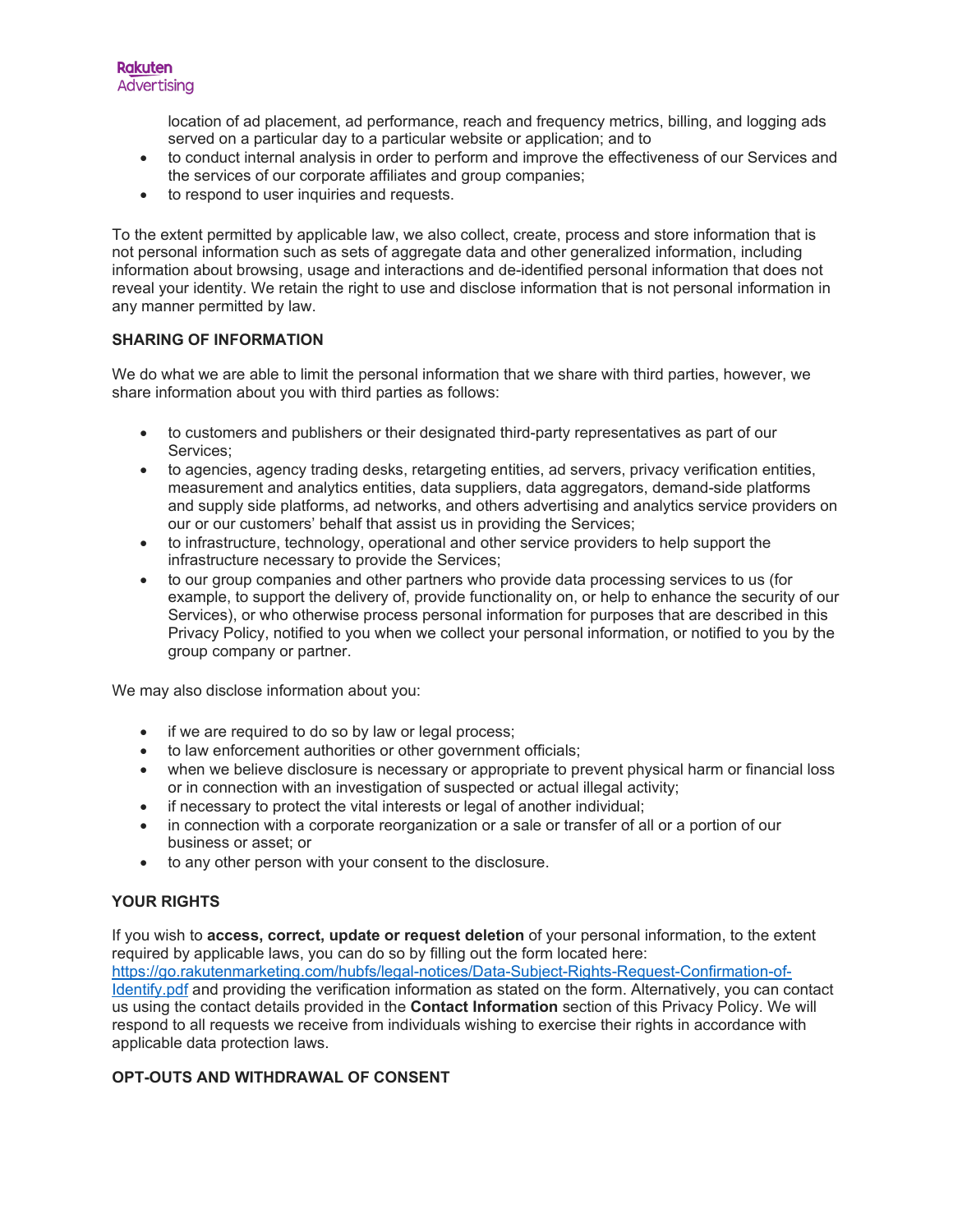### *Web Browser/Cookie-Based Opt-Out*

You may stop or restrict the placement of cookies on your computer or remove them from your browser by adjusting your web browser preferences. There are also many programs that allow you to manually delete your cookies. For more information regarding this form of cookie-based opt-outs, click here: <https://go.rakutenadvertising.com/hubfs/Cookie-Policy.pdf>

### *Mobile Application-Based Opt-Outs*

Cookie-based opt-outs are not effective on mobile applications. Users may opt out of certain advertisements on mobile applications or reset advertising identifiers via their device settings. To learn how to limit ad tracking or to reset the advertising identifier on your iOS and Android device, click here: <https://go.rakutenadvertising.com/hubfs/Cookie-Policy.pdf>

You may also download and set your preferences on the App Choices mobile application(s) available in Google Play or the Apple App stores.

### **RIGHTS OF INDIVIDUALS IN THE EEA**

If you are located in the European Economic Area, you have the following additional data protection rights:

- You can **object to processing** of your personal data,
- You can ask us to **restrict processing** of your personal data,
- You can **request portability** of your personal data or
- You can **request deletion** of your personal data

You can exercise these rights by please filling out the form located here and providing the verification information as stated on the form, or by contacting us using the contact details provided in the **Contact Information** section of this Privacy Policy.

Similarly, if we have collected and process your personal information with your consent, then you can **withdraw your consent** at any time. Withdrawing your consent will not affect the lawfulness of any processing we conducted prior to your withdrawal, nor will it affect processing of your personal information conducted in reliance on lawful processing grounds other than consent. You can withdraw your consent by using the go to the data subject access request page and submitting a request or by contacting us using the contact details provided in the **Contact Information** section of this Privacy Policy.

You have the **right to complain to a data protection authority** about our collection and use of your personal information. For more information, please contact your local data protection authority. (Contact details for data protection authorities in the European Economic Area are available [here.](https://ec.europa.eu/justice/article-29/structure/data-protection-authorities/index_en.htm)) We would, however, appreciate an opportunity to address your complaint before you approach the supervisory authority so please contact us in the first instance with any complaints you may have by sending an email to [rm-subjectrequests@mail.rakuten.com](mailto:rm-subjectrequests@mail.rakuten.com)

#### *Legal basis for Using Personal Information of Individuals in the EEA*

If you are a visitor from the European Economic Area, our legal basis for collecting and using the personal information described above will depend on the personal information concerned and the specific context in which we collect it. Usually, we rely on the following legal bases to process your personal information:

• Legitimate interest: We may process your personal information for our legitimate interests and those of third parties such as our customers. This will normally be to provide or improve our Services, perform affiliate matching (e.g., for determining referral fees or commissions owed to customers), manage relationships with customers, or for security purposes and fraud prevention.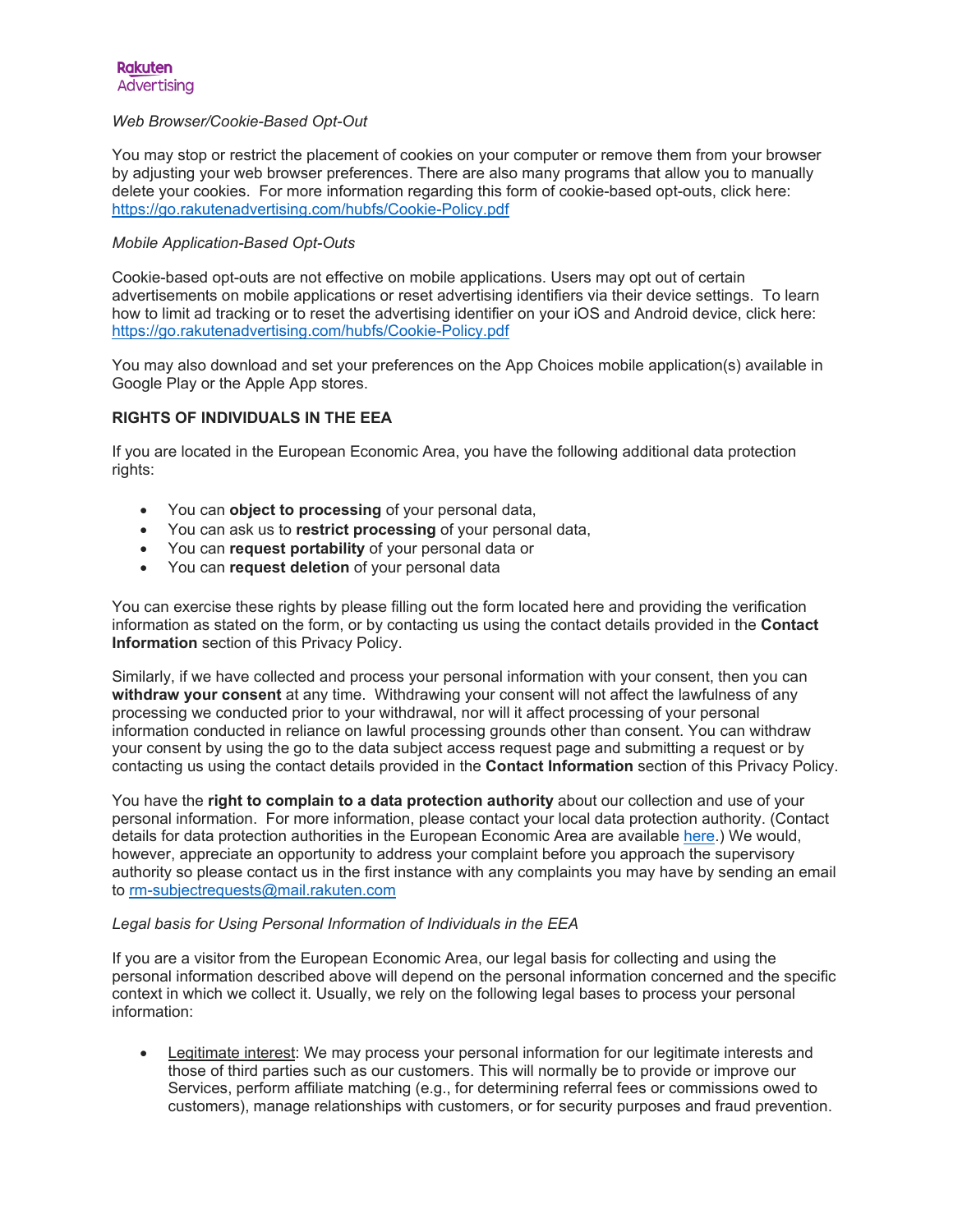We may have other legitimate interests and if appropriate we will make clear to you at the relevant time what those legitimate interests are. When we process personal information to meet our legitimate interests or those of third parties, we conduct a legitimate interest and put in place safeguards to ensure that your privacy is protected and to ensure that our legitimate interests are not overridden by your interests or fundamental rights and freedoms.

- Consent: our customers and we rely on your consent to use your personal information (including, without limitation, technical data, cookie data, usage information, and geo-location data), for personalized or interest-based advertising purposes. This allows our customer and us to find other consumers with similar online behaviors to create lookalike modeling or to share your personal information with third parties for their marketing purposes. You may withdraw your consent at anytime by clicking here: [https://go.rakutenadvertising.com/hubfs/Privacy-Rights-](https://go.rakutenadvertising.com/hubfs/Privacy-Rights-Request-Process.pdf)[Request-Process.pdf](https://go.rakutenadvertising.com/hubfs/Privacy-Rights-Request-Process.pdf)
- Legal obligation: In some cases, we may also have a legal obligation to collect personal information from you or may otherwise need the personal information to protect your vital interests or those of another person. If we ask you to provide personal information to comply with a legal requirement, we will make this clear at the relevant time and advise you whether the provision of your personal information is mandatory or not (as well as of the possible consequences if you do not provide your personal information).

If you have questions about or need further information concerning the legal basis on which we collect and use your personal information, please contact us using the contact details provided in the **Contact Information** section of this Privacy Policy.

### *Automated Decision Making and Processing.*

We may automatically process your personal information to make decisions or create profiles on individual user preferences. We carry out this automatic processing, for example, for the purposes of user segmentation and pricing, and may involve decisions about you that relate to, for example, the types of advertising presented to you. The significance of our actions in this connection is that is that you would be more likely to be presented with advertisements, including promotions and offers, that correspond with the segmentation that we have derived from the profile information. The logic used by our systems it so correlate web pages that you have interacted with commercial or ecommerce segments.

We will only make these kinds of automated decisions about you where: such decisions are required or authorised by law, for example for fraud prevention purposes; or we have received consent to carrying out automated decision-making.

Subject to local legal requirements and limitations, you can contact us to request further information about automated decision-making, object to our use of automated decision-making, or request an automated decision to be reviewed by a human being.

### **TRANSFERS OF PERSONAL INFORMATION**

Supplier and our customers or service providers may be located in various countries throughout the world. As a result, your personal information may be transferred to, and processed in, countries other than the country in which you are resident. These countries may have data protection laws that are different to the laws of your country (and, in some cases, may not be as protective).

However, we have taken appropriate safeguards (such as contractual commitments) in accordance with applicable legal requirements to ensure your data is adequately protected. Supplier relies on the Rakuten, Inc. Binding Corporate Rules (BCR) for legal data transfers outside of the EU within the Rakuten Group companies. The Luxembourg Data Protection Authority, acting as the lead authority for Rakuten, Inc., has approved the BCR. The BCR ensures your personal information is protected by requiring all Rakuten Group companies to follow the same rules when processing your personal information. For more information on the BCR's please visit us [here.](https://corp.rakuten.co.jp/privacy/en/bcr.html) For data transfers to entities outside of the Rakuten Group in countries that have not been deemed to provide an adequate level of protection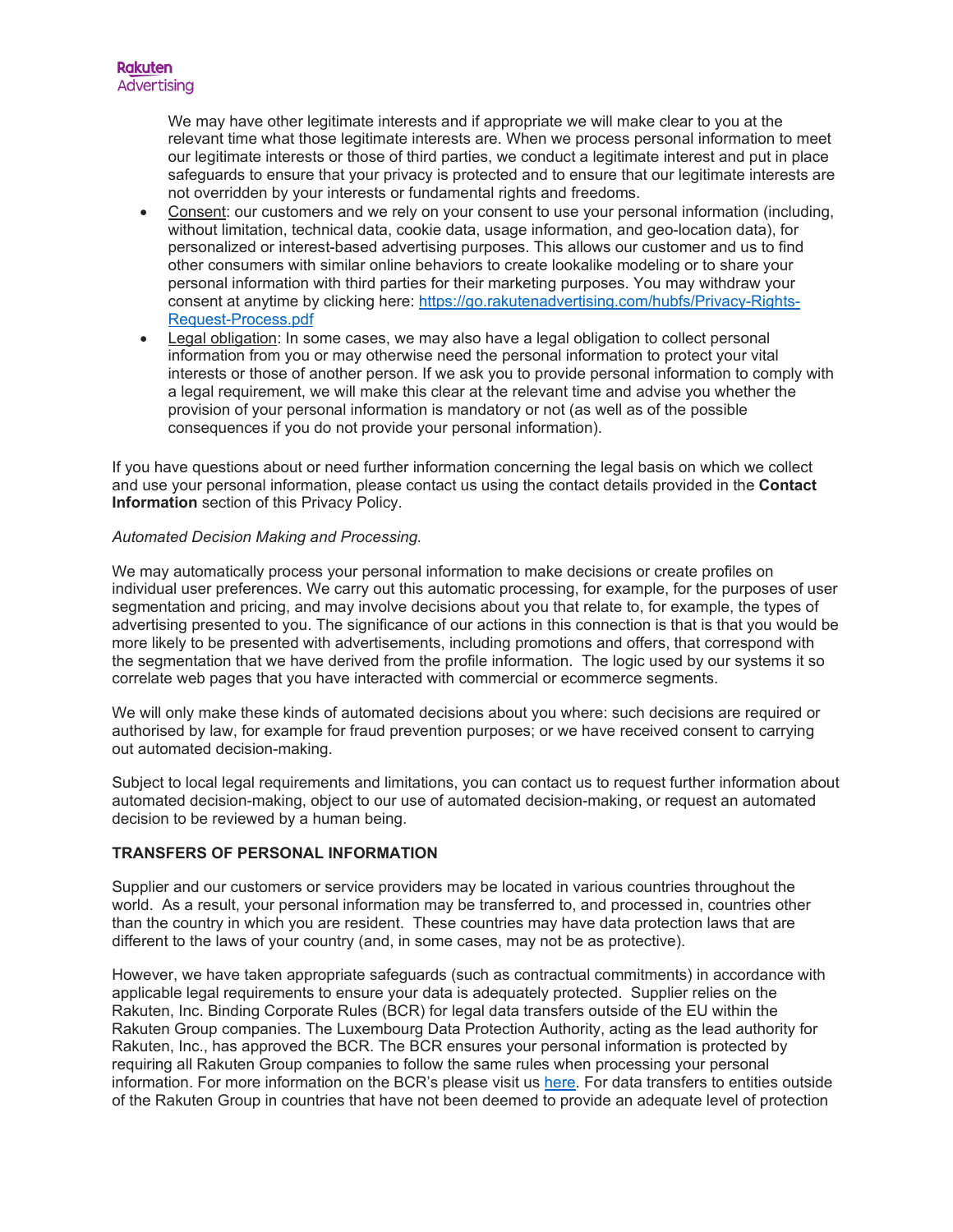by the European Commission, we may use contracts promulgated by the European Commission, such as the Standard Contractual Clauses. Further details can be provided upon request.

# **RIGHTS OF CALIFORNIA RESIDENTS**

This section contains disclosures required by the California Consumer Privacy Act ("CCPA") and applies only to "personal information" that is subject to the CCPA.

*Personal Information We Collect, Disclose for a Business Purpose, and Sell.* 

We collect the categories of personal information about California consumers identified in the chart below. As further set forth in the chart below, in the past 12 months, we have disclosed and sold California consumers' personal information to third parties for business or commercial purposes.

| <b>Categories of Personal</b><br><b>Information</b>                                      | <b>Collected</b><br>in the last which | <b>Categories of</b><br>sources from<br>12 months: information is<br>collected: | <b>Business or</b><br>commercial<br>purposes for<br>collection, use,<br>and sharing:                                                                                                                                                                                                                                                                                                                                                                                                                                                          | <b>Disclosed for</b><br><b>business</b><br>purposes to the following<br>following<br>categories of<br>third parties: | Sold to the<br>categories of<br>third parties:                                                                                       |
|------------------------------------------------------------------------------------------|---------------------------------------|---------------------------------------------------------------------------------|-----------------------------------------------------------------------------------------------------------------------------------------------------------------------------------------------------------------------------------------------------------------------------------------------------------------------------------------------------------------------------------------------------------------------------------------------------------------------------------------------------------------------------------------------|----------------------------------------------------------------------------------------------------------------------|--------------------------------------------------------------------------------------------------------------------------------------|
| Online identifiers (such as<br>hashed email address or Yes<br>unique online identifiers) |                                       | Service<br><b>Providers</b><br>Consumers                                        | Performing the<br>Services for our<br><b>Customers</b><br>Internal Research<br>Internal<br>Operations<br>Activities to<br>improve services<br>Auditing<br>Facilitating<br>transactions and<br>fulfilling orders<br>Develop and<br>implement<br>advertising<br>services<br>Legal compliance publishers)<br>Detecting and<br>protecting against<br>security incidents,<br>fraud, and illegal<br>activity<br>Product<br>development<br>Detecting and<br>protecting against<br>security incidents,<br>fraud, and illegal<br>activity<br>Debugging | Service<br>Providers<br><b>Customers</b><br>(advertisers and<br><b>Affiliates</b>                                    | <b>Customers</b><br><b>Publishers</b><br>that<br>participate in<br>our network<br>Ad services<br>companies<br>Analytics<br>companies |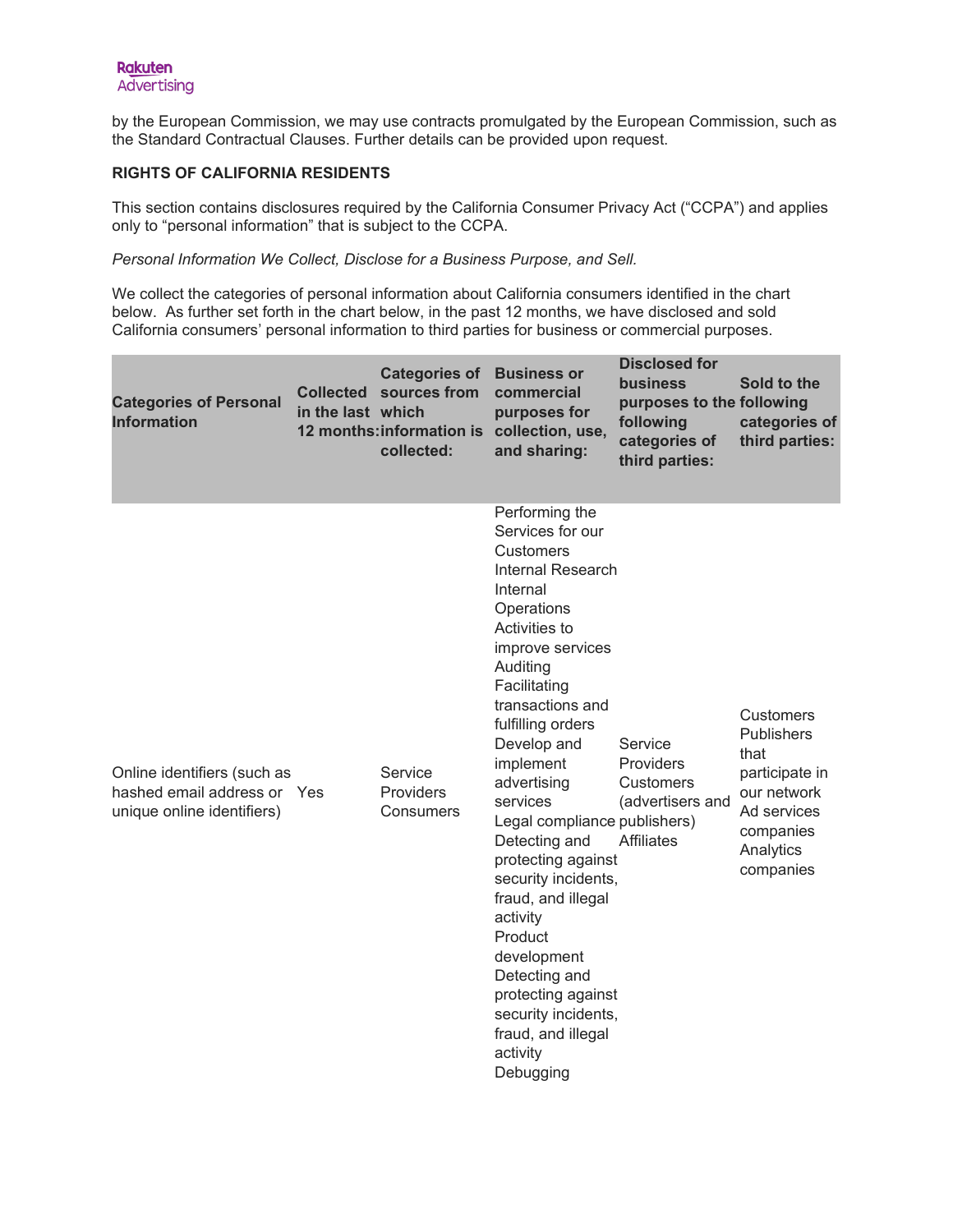| <b>Categories of Personal</b><br><b>Information</b>                                                                                                                                          | <b>Collected</b><br>in the last which | <b>Categories of</b><br>sources from<br>12 months: information is<br>collected:        | <b>Business or</b><br>commercial<br>purposes for<br>collection, use,<br>and sharing:                                                                                                                                                                                                                                                                                                                             | <b>Disclosed for</b><br><b>business</b><br>purposes to the following<br>following<br>categories of<br>third parties: | Sold to the<br>categories of<br>third parties:                                                                                       |
|----------------------------------------------------------------------------------------------------------------------------------------------------------------------------------------------|---------------------------------------|----------------------------------------------------------------------------------------|------------------------------------------------------------------------------------------------------------------------------------------------------------------------------------------------------------------------------------------------------------------------------------------------------------------------------------------------------------------------------------------------------------------|----------------------------------------------------------------------------------------------------------------------|--------------------------------------------------------------------------------------------------------------------------------------|
| Internet or other electronic<br>network activity<br>information (such as<br>browsing history, search<br>history, interactions with a<br>website, email,<br>application, or<br>advertisement) | Yes                                   | <b>Advertisers</b><br>Service<br>Providers<br><b>Consumer Data</b><br><b>Resellers</b> | Performing<br><b>Services</b><br>Internal Research<br>Internal<br>Operations<br>Activities to<br>improve services<br>Auditing<br>Facilitating<br>transactions and Service<br>fulfilling orders<br>Develop and<br>implement<br>advertising<br>services<br>Legal compliance<br>Detecting and<br>protecting against<br>security incidents,<br>fraud, and illegal<br>activity<br>Product<br>development<br>Debugging | Providers<br><b>Customers</b><br>(advertisers and<br>publishers)<br><b>Affiliates</b>                                | <b>Customers</b><br><b>Publishers</b><br>that<br>participate in<br>our network<br>Ad services<br>companies<br>Analytics<br>companies |
| Geolocation information)                                                                                                                                                                     | Yes                                   | <b>Advertisers</b><br>Service<br>Providers<br><b>Consumer Data</b><br><b>Resellers</b> | Performing<br><b>Services</b><br>Internal Research<br>Internal<br>Operations<br>Activities to<br>improve services Providers<br>Auditing<br>Facilitating<br>transactions and<br>fulfilling orders<br>Develop and<br>implement<br>advertising<br>services<br>Legal compliance<br>Detecting and<br>protecting against                                                                                               | Service<br><b>Customers</b><br>(advertisers and<br>publishers)<br><b>Affiliates</b>                                  | Customers<br><b>Publishers</b><br>that<br>participate in<br>our network<br>Ad services<br>companies<br>Analytics<br>companies        |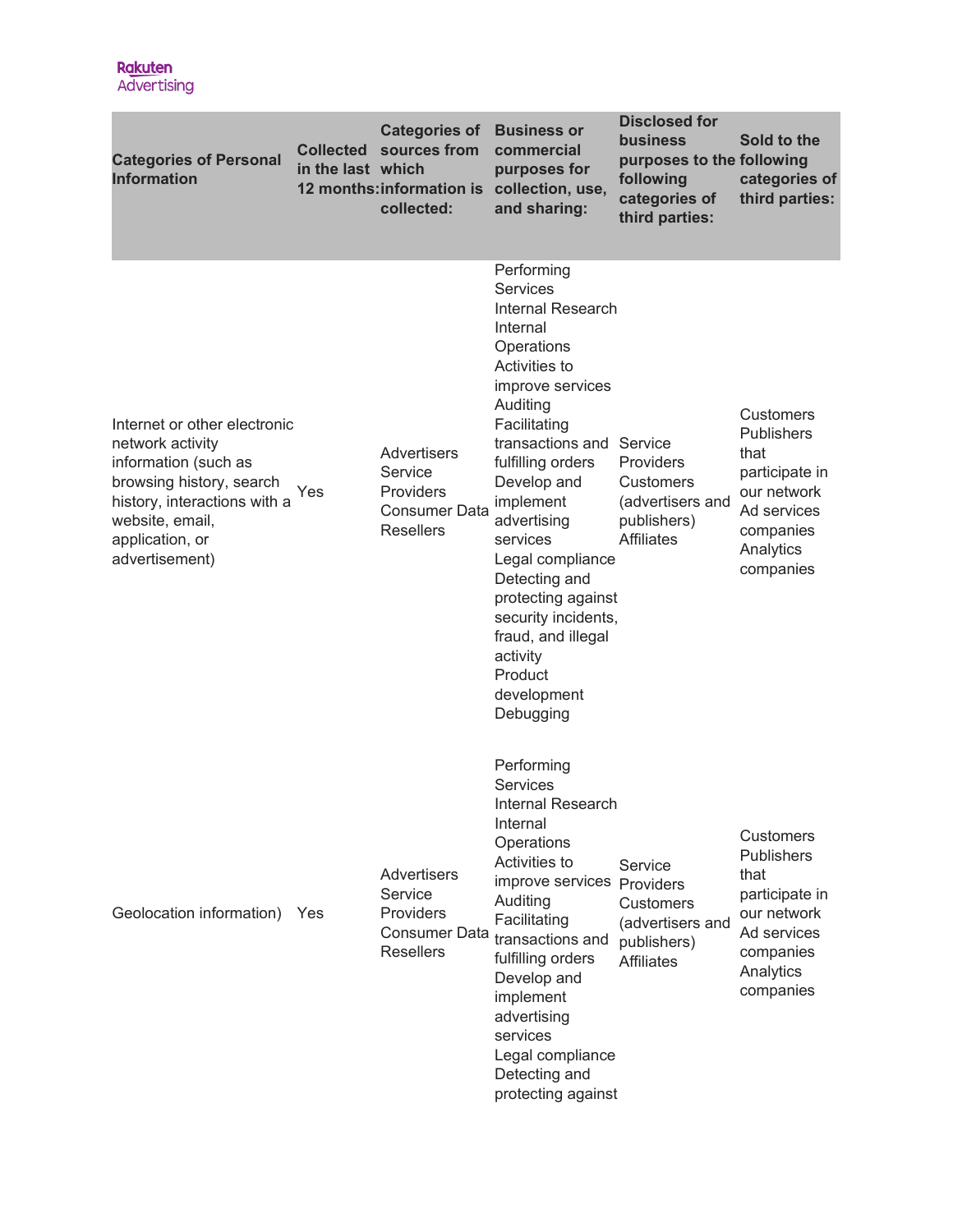| <b>Categories of Personal</b><br><b>Information</b>                                                          | <b>Collected</b><br>in the last which | <b>Categories of</b><br>sources from<br>12 months: information is<br>collected:              | <b>Business or</b><br>commercial<br>purposes for<br>collection, use,<br>and sharing:                                                                                                                                                                                                                                                                                                                             | <b>Disclosed for</b><br>business<br>purposes to the following<br>following<br>categories of<br>third parties: | Sold to the<br>categories of<br>third parties:                                                                                       |
|--------------------------------------------------------------------------------------------------------------|---------------------------------------|----------------------------------------------------------------------------------------------|------------------------------------------------------------------------------------------------------------------------------------------------------------------------------------------------------------------------------------------------------------------------------------------------------------------------------------------------------------------------------------------------------------------|---------------------------------------------------------------------------------------------------------------|--------------------------------------------------------------------------------------------------------------------------------------|
|                                                                                                              |                                       |                                                                                              | security incidents,<br>fraud, and illegal<br>activity<br>Product<br>development<br>Debugging                                                                                                                                                                                                                                                                                                                     |                                                                                                               |                                                                                                                                      |
| Inferences drawn from the<br>above information about<br>your predicted<br>characteristics and<br>preferences | Yes                                   | Advertisers<br>Service<br>Providers<br>Consumer Data<br><b>Resellers</b>                     | Performing<br><b>Services</b><br>Internal Research<br>Internal<br>Operations<br>Activities to<br>improve services<br>Auditing<br>Facilitating<br>transactions and Service<br>fulfilling orders<br>Develop and<br>implement<br>advertising<br>services<br>Legal compliance<br>Detecting and<br>protecting against<br>security incidents,<br>fraud, and illegal<br>activity<br>Product<br>development<br>Debugging | Providers<br><b>Customers</b><br>(advertisers and<br>publishers)<br><b>Affiliates</b>                         | <b>Customers</b><br><b>Publishers</b><br>that<br>participate in<br>our network<br>Ad services<br>companies<br>Analytics<br>companies |
| Other information about<br>you that is linked to the<br>personal information<br>above                        | Yes                                   | Advertisers<br>Service<br>Providers<br>Consumer Data<br><b>Resellers</b><br><b>Consumers</b> | Performing<br><b>Services</b><br>Internal Research Service<br>Internal<br>Operations<br>Activities to<br>improve services<br>Auditing<br>Facilitating<br>transactions and<br>fulfilling orders                                                                                                                                                                                                                   | Providers<br><b>Customers</b><br>(advertisers and<br>publishers)<br><b>Affiliates</b>                         | Customers<br>Publishers<br>that<br>participate in<br>our network<br>Ad services<br>companies<br>Analytics<br>companies               |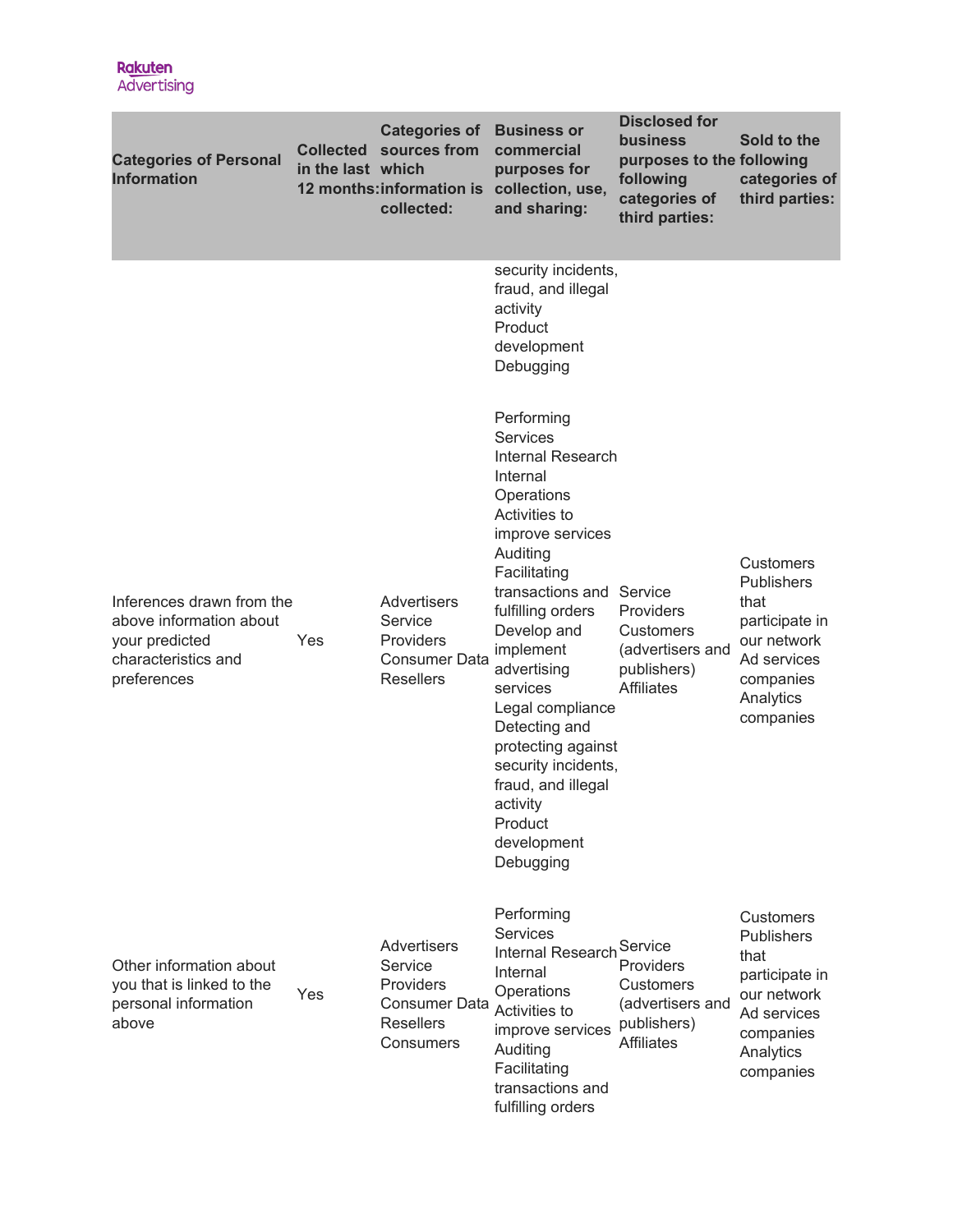| <b>Categories of Personal</b><br><b>Information</b> | in the last which | <b>Categories of</b><br>Collected sources from<br>collected: | <b>Business or</b><br>commercial<br>purposes for<br>12 months: information is collection, use,<br>and sharing:                                                                                                 | <b>Disclosed for</b><br>business<br>purposes to the following<br>following<br>categories of<br>third parties: | Sold to the<br>categories of<br>third parties: |
|-----------------------------------------------------|-------------------|--------------------------------------------------------------|----------------------------------------------------------------------------------------------------------------------------------------------------------------------------------------------------------------|---------------------------------------------------------------------------------------------------------------|------------------------------------------------|
|                                                     |                   |                                                              | Develop and<br>implement<br>advertising<br>services<br>Legal compliance<br>Detecting and<br>protecting against<br>security incidents,<br>fraud, and illegal<br>activity<br>Product<br>development<br>Debugging |                                                                                                               |                                                |

# *Your Rights Regarding Personal Information.*

California residents have certain rights with respect to the personal information collected by businesses. If you are a California resident, you may exercise the following rights regarding your personal information, subject to certain exceptions and limitations:

- The **right to know** the categories and specific pieces of personal information we collect, use, disclose, and sell about you, the categories of sources from which we collected your personal information, our purposes for collecting or selling your personal information, the categories of your personal information that we have either sold or disclosed for a business purpose, and the categories of third parties with which we have shared personal information.
- The **right to request that we delete** the personal information we have collected from you or maintain about you.
- The right to **opt out of our sale(s)** of your personal information. Please note that if you opt out of certain types of sales, we will be unable to provide you with the services that rely on such sales.
- The **right not to receive discriminatory treatment** for the exercise of the privacy rights conferred by the CCPA.

To exercise any of the above rights, please contact us using the following information and submit the required verifying information, as further described below:

- By toll-free number at 1-855-807-7741
- Online:<https://go.rakutenadvertising.com/hubfs/Privacy-Rights-Request-Process.pdf>

Note that we may need to request additional information from you to verify your identity or understand the scope of your request, although you will not be required to create an account with us to submit a request or have it fulfilled. We will require you to provide, at a minimum the information indicated as required on the webform located here: [https://rakutenadvertising.com/legal-notices/services-privacy-rights-request](https://rakutenadvertising.com/legal-notices/services-privacy-rights-request-form/)[form/](https://rakutenadvertising.com/legal-notices/services-privacy-rights-request-form/) You may designate an authorized agent to make a request on your behalf by having the agent complete the webform located [https://rakutenadvertising.com/legal-notices/services-privacy-rights](https://rakutenadvertising.com/legal-notices/services-privacy-rights-request-form/)[request-form/.](https://rakutenadvertising.com/legal-notices/services-privacy-rights-request-form/) We do not knowingly sell personal information of minors under 16 years of age.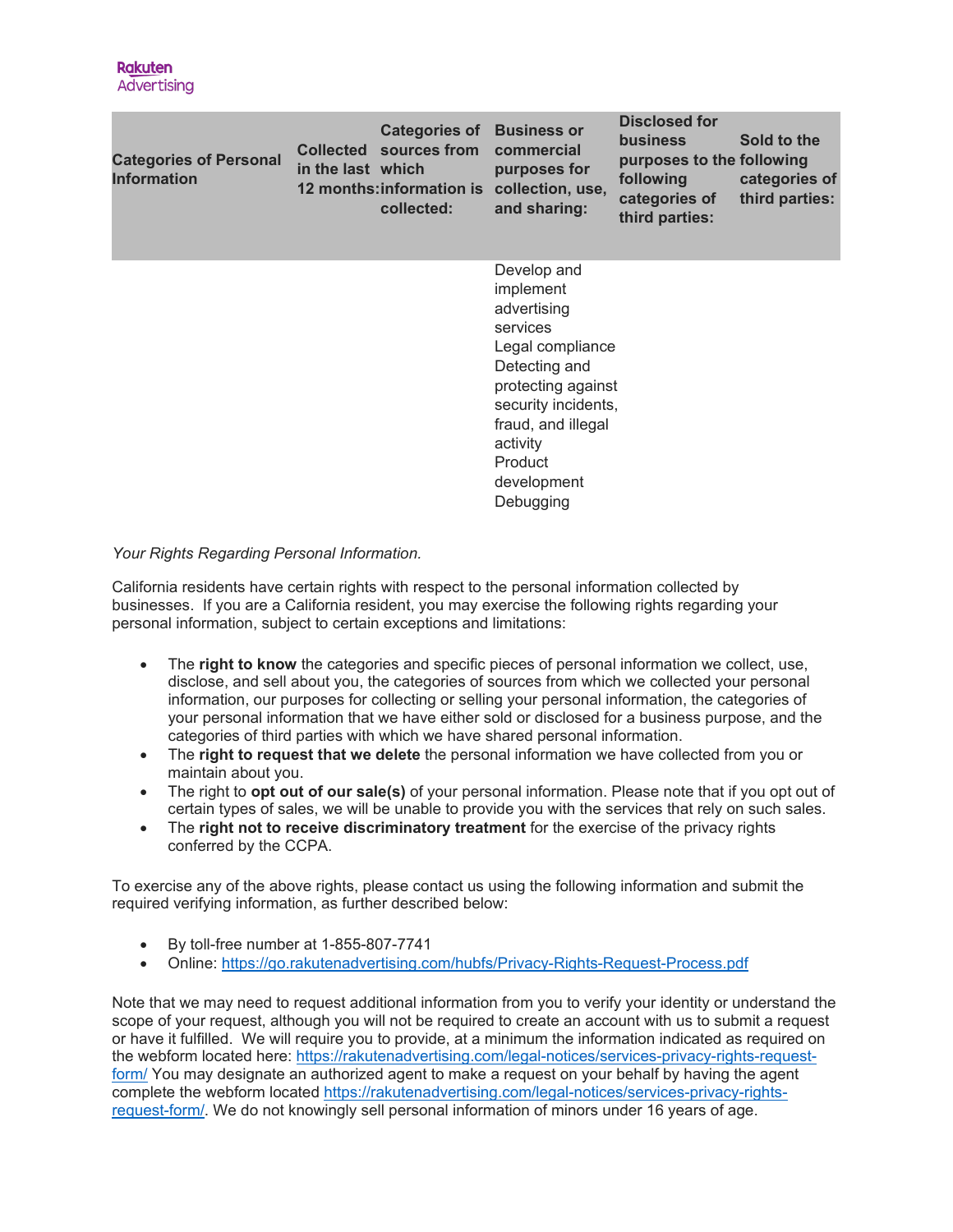## **DATA RETENTION**

Supplier may actively process your personal information for one year from the time of your last interaction with our Services or the websites or applications of our customers. We may, however, store your information in a pseudonymized or anonymized form for up to seven (7) years after the date that you interact with our Services where we have an ongoing legitimate business need to do so (for example to respond to a query from you, provide you with a service you requested or to comply with applicable legal, tax or accounting requirements. When we have no ongoing legitimate business need to process your personal information, we will either delete or anonymize it or, if this is not possible (for example, because your personal information has been stored in backup archives), then we will securely store your personal information and isolate it from any further processing until deletion is possible.

### **SECURITY**

We take appropriate technical and organizational measures to protect against unauthorized access to or unauthorized alteration, disclosure or destruction of personal information. This includes the necessary physical, electronic and managerial procedures designed to protect data integrity, access and use. Please note that no method of transmission over the Internet or method of electronic storage is 100% secure. As a result, we strive to protect your personal information but cannot ensure or warrant the security of your information against any possible loss or unauthorized access.

### **CHILDREN'S INFORMATION**

We believe it is important to provide added protection for children online. We encourage parents and guardians to spend time online with their children to participate in and monitor their online activity. Supplier Services are not intended to process personal information of children under the age of 16 does not knowingly collect any personal information from children under the age of 16. If a parent or guardian believes that Supplier has in its database the personal information of a child under the age of 16 please [contact](mailto:rm-privacy@mail.rakuten.com) and we will use our best efforts to remove the information from our records.

### **CHANGES TO THIS PRIVACY POLICY**

Supplier reserves the right to change or replace this Privacy Policy at any time to reflect any changes in our privacy practices. When we update our Privacy Policy, we will take appropriate measures to inform you, consistent with the significance of the changes we make. We will obtain your consent to any material Privacy Policy changes if and where this is required by applicable data protection laws. Any changes or replacement will be posted on our website related to this Privacy Policy and located [here.](https://rakutenadvertising.com/legal-notices/website-privacy-policy/) You can see when this Privacy Policy was last updated by checking the "last updated" date displayed at the top of this Privacy Policy. We encourage you to review our Privacy Policy on a regular basis.

### **CONTACT INFORMATION**

We use reasonable processes to ensure compliance with this Privacy Policy and periodically verify that the Privacy Policy is accurate. We encourage you to raise any concerns using the contact information provided below and we will investigate and attempt to resolve any complaints and disputes regarding use and disclosure of information.

For any questions about our privacy practices, you may contact us by email here: [rm](mailto:rm-privacy@mail.rakuten.com)[privacy@mail.rakuten.com](mailto:rm-privacy@mail.rakuten.com)

Our postal address is: Rakuten Advertising 215 Park Ave. South, 2nd Floor New York, NY 10003 USA